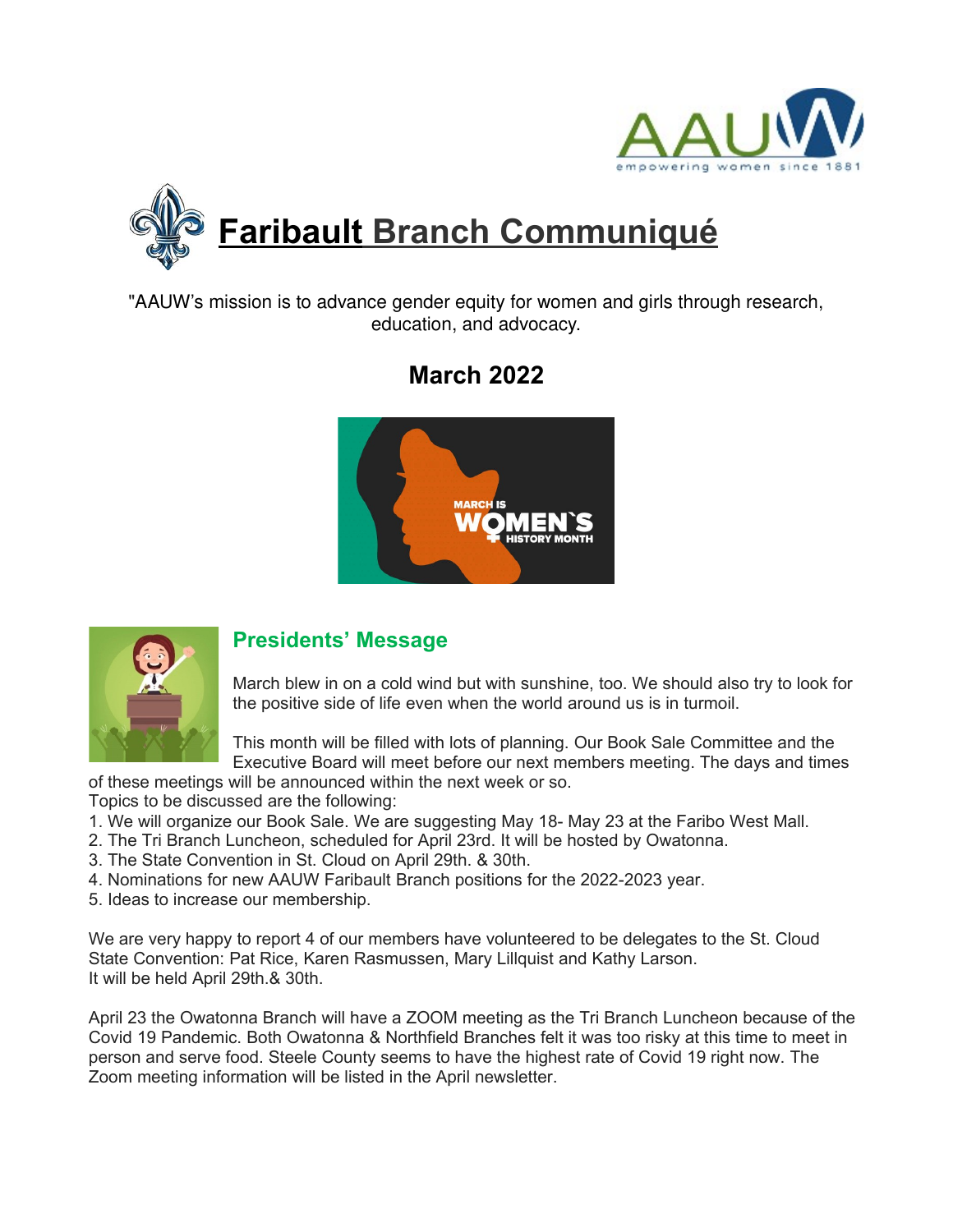Thank you to our AAUW members for their articles for March Women's History Month. We appreciate the time and effort you spent writing about these women.

If you still want to order AAUW logo sweatshirts or shirts, you still have time to do so. Just call or email JoEllen Schultz by March 17th. The orders will be sent to St. Cloud on March 21st. JoEllen, 1 - 507 - 330 - 4469 joschultz246@gmail.com)

Plan to be at our March AAUW Branch Meeting on Monday, March 28, 2022 at 6:15. At 7:00 enjoy a wonderful program presented by Sue Garwood, executive director of the Rice County Historical Society. Sue's topic will be IN HONOR of WOMEN, featuring some of the 50 biographies of Rice County Women. Invite a friend to come and learn about this topic and honor women who have contributed to our community!



Happy St. Patrick's, March 17<sup>th</sup>!!!

*Your Co-Presidents" - Kathy Larson & Pat Rice*



### **Secretary's Report**

Co-president Kathy Larson called the February meeting of the Faribault Branch of AAUW to order at 6:20 p.m. at the Rice County Historical Society Museum and welcomed the attendees.

**Treasurer's Report:** JoEllen Schultz reported that we had \$8,059.07 as of Feb. 1, 2022

gg57604124 GoGraph

**Committee reports:**

 Social Committee: The Third Saturday Coffee Gathering met at *Crack of Dawn* on Feb. 19<sup>th</sup> and had 15 participants.

 Women's History Month: Articles organized by Kathryn Speulda and written by some of our members will be appearing in the *Faribault Daily News* to celebrate *Women's History Month.*

#### **New Business:**

- Spring Book Sale:
	- $\circ$  Possible beginning date May 18<sup>th</sup>.
	- $\circ$  Service group(s) will be contacted to help with moving books.
	- $\circ$  Specific location at the mall has not been determined. Pat Rice and Kathy Larson will meet with the mall manager to finalize arrangements.
	- $\circ$  Book Sale Committee as listed in the directory (Pat Rice, Liz Hartman, Kathy Larson, Mary Lillquist, Mary Nierman and Judy Graham) will meet for preliminary planning.
	- $\circ$  Members can sign up for shifts at the March meeting. Liz Hartman volunteered to email the schedule to members.
- Tri-branch Luncheon: Owatonna is hosting this annual event on Apr.  $23<sup>rd</sup>$ . They inquired if we had a preference for in person or Zoom meeting. We await further details.
- State Convention:
	- o Kathy announced that Faribault is entitled to have four delegates and one alternate. Our co-presidents volunteered to attend as two of our delegates. Motion by Pauline Schreiber, second by Barb Dubbels to approve Kathy and Pat as delegates. The motion carried. Additional delegates will be sought.
	- o Our budget included only \$400 for the convention. The cost is \$135 for the 2 day program per person. The motel would be \$124 for a room. Additional funding may be approved.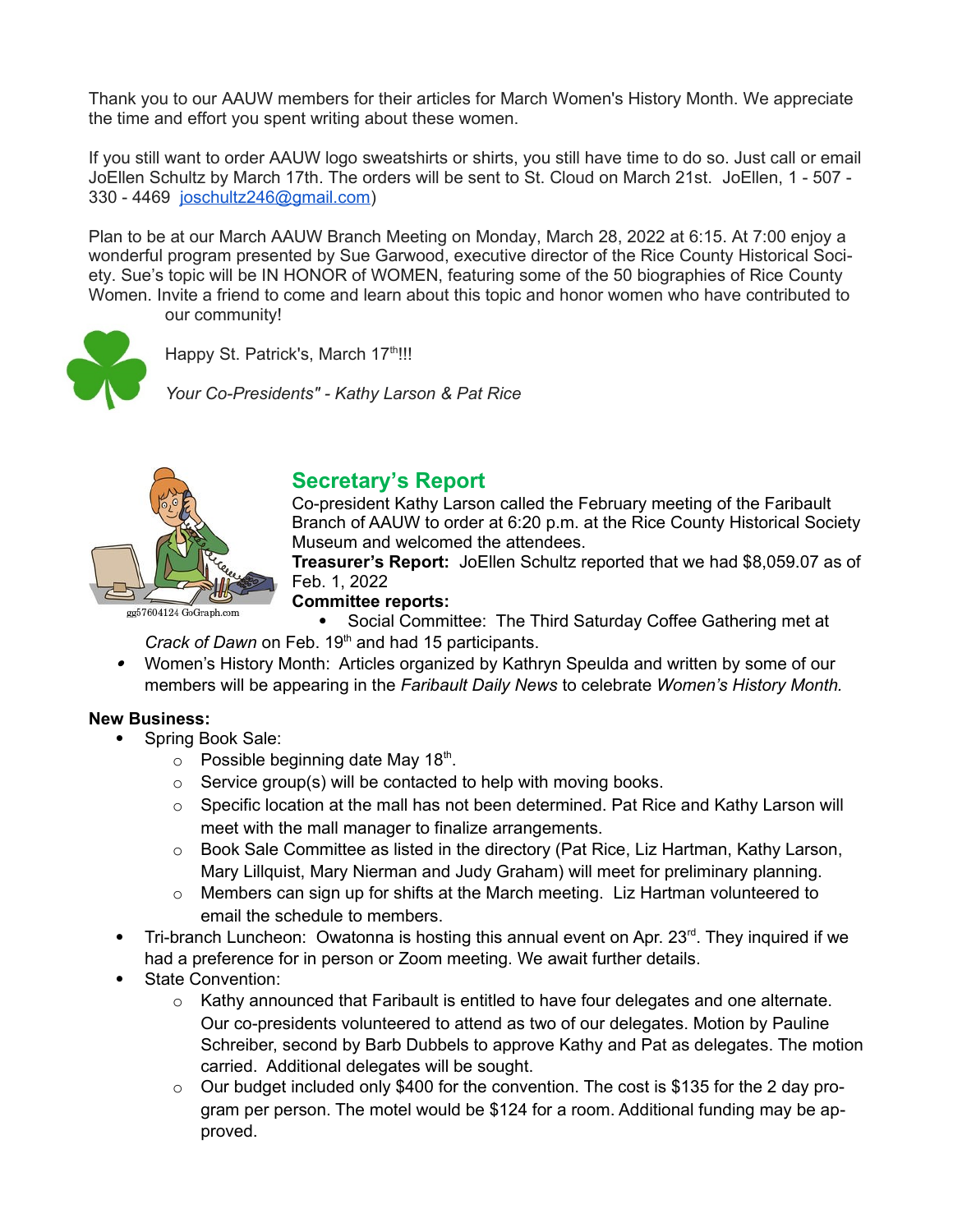- $\circ$  Liz Hartman will send out an email with:
	- The registration form which is due to JoEllen Schulz by Thurs. March 17<sup>th</sup>.
	- A flyer for the Convention Fundraiser offering T-shirts, hoodies and tote bags. The profits will be donated to AAUW's Greatest Needs Fund. All members may order these items not just those attending, but orders must be prepaid and also submitted to JoEllen.

After a break to celebrate our  $97<sup>th</sup>$  anniversary with treats and a photo op, Betty Harmsen introduced Zack Roble, social studies teacher and coach at Faribault High School who presented the evening's program on "Bias and Stereotypes", challenging us to examine our implicit biases and address them so we can understand how they are reflected in our society.

The meeting adjourned after a few final announcements.

Submitted by *Ruth Hildebrandt, secretary*



#### **Treasurer's Report** AAUW balance is \$8059. *Submitted by JoEllen Schulz*



### **Social Time**

Join us for coffee and treats at Crack of Dawn, 10:30, Saturday, March 19th. Submitted by *Sue Olson*

#### **A Message from Kathy Speulda**

0ur women's history articles have been sent to the editor of the Faribault paper but there was some mix up so two articles should be published this Saturday. That will be the article on Joan Didion by Pauline and Beverly Cleary by Barbara. I hope this works and the next two weeks are published in a more timely manner.

#### **A Message from JoEllen Schulz**

2022 State Convention Fundraiser

Have you ordered your AAUW t-shirt and/or a sweatshirt? Orders need to be in and paid for by Thursday, March 17. Half the cost is donated to AAUW Greatest Needs Fund, and our branch gets credit for those donations

Contact JoEllen to get your order in Call or text. 507 330 4469 Email joschulz246@gmail.com Checks can be mailed to JoEllen Schulz 2125 7th street NW Apt 307 Faribault, MN. 55022

### **Faribault Daily News Press Release**

Written and submitted by Karen Rasmussen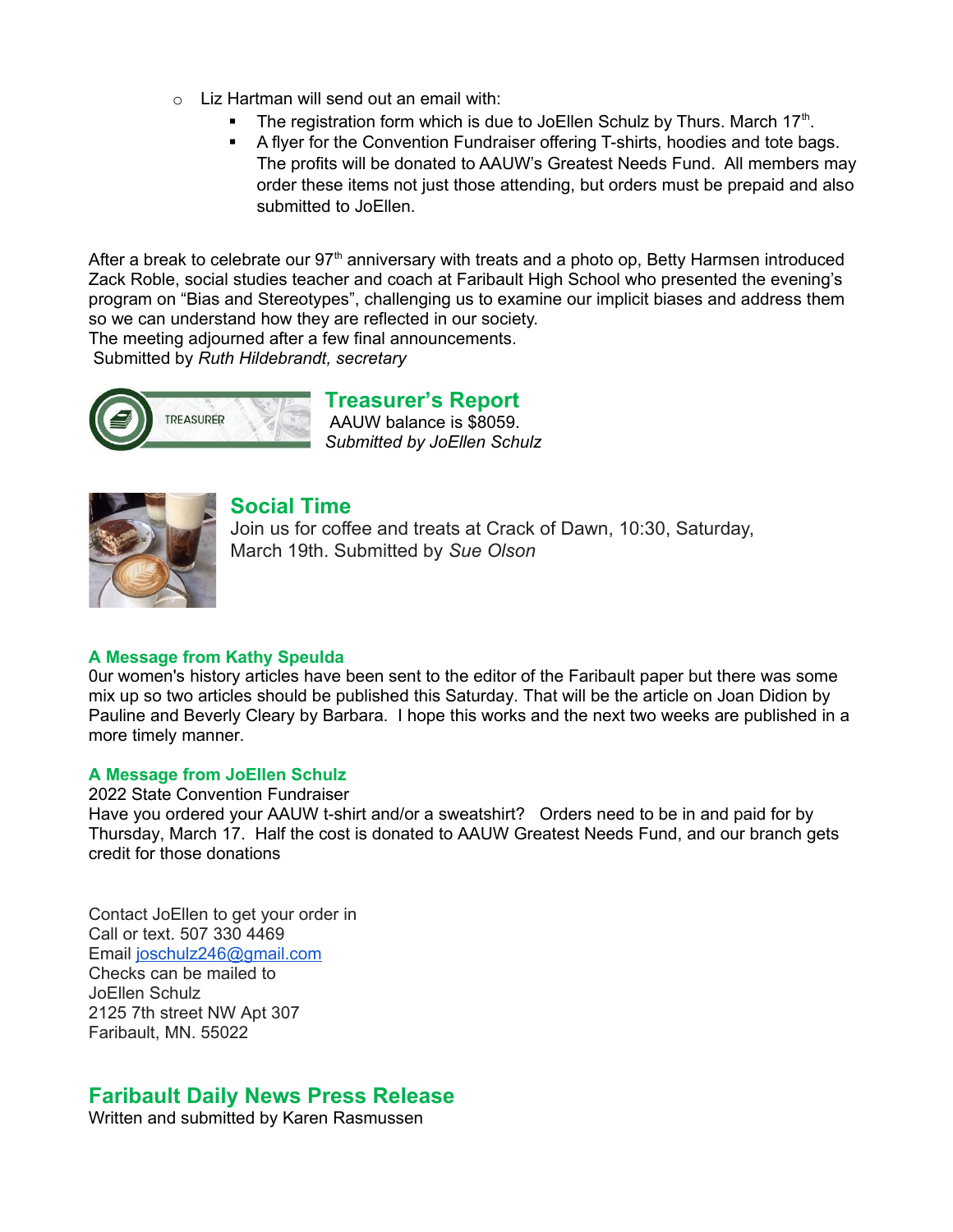

The Faribault Branch of American Association of University Women was established on Feb. 25, 1925 with Ella Hutchinson as its first president. The 97<sup>th</sup> Anniversary was recently celebrated at a branch meeting. Seated are immediate past president Pauline Schreiber, and co-presidents Pat Rice and Kathy Larson. Standing in back are: Mary Niermann, Liz Hartman, Mary Osborne, Julie Olson, Judy Graham, Barb Dubbels, Gloria Carter, Betty Harmsen, Sayaka Yamazaki, Ruth Hildebrandt, Karen Rasmussen, JoEllen Schulz and Mary Lillquist.

Membership eligibility for AAUW is for graduates who hold associate (2 year) or equivalent, baccalaureate or higher degrees from colleges and universities. Our mission is to advance gender equity to women and girls through research, education and advocacy.

#### **Karen's Comments:**

Have some photos from the last meeting, 2-28-2022, and the news release to the FDN. However, some of the wording was changed (again) which changed the meaning, e.g., "The group is open to woman" rather than "Membership eligibility for AAUW is for graduates who hold associate (2 year) or equivalent, baccalaureate or higher degrees from colleges and universities." Don't want to alienate the editor so I try to keep "minor" corrections to myself.

Zach Roble, FHS teacher of psychology and sociology, had a lively discussion and hands-on activity as he demonstrated his mission statement of being a transformational teacher and coach. We explored the differences of prejudice (prejudgemnt) and discrimination (unjustified negative behavior), how we form stereotypes from cognitive, evolutionary, and emotional roots which create explicit and implicit biases. Implicit bias is our unconscious attitudes towards groups that can impact the way we treat others, even unintentionally. Much of our bias and stereotypes are a result of our brains trying to solve problems as quickly as possible.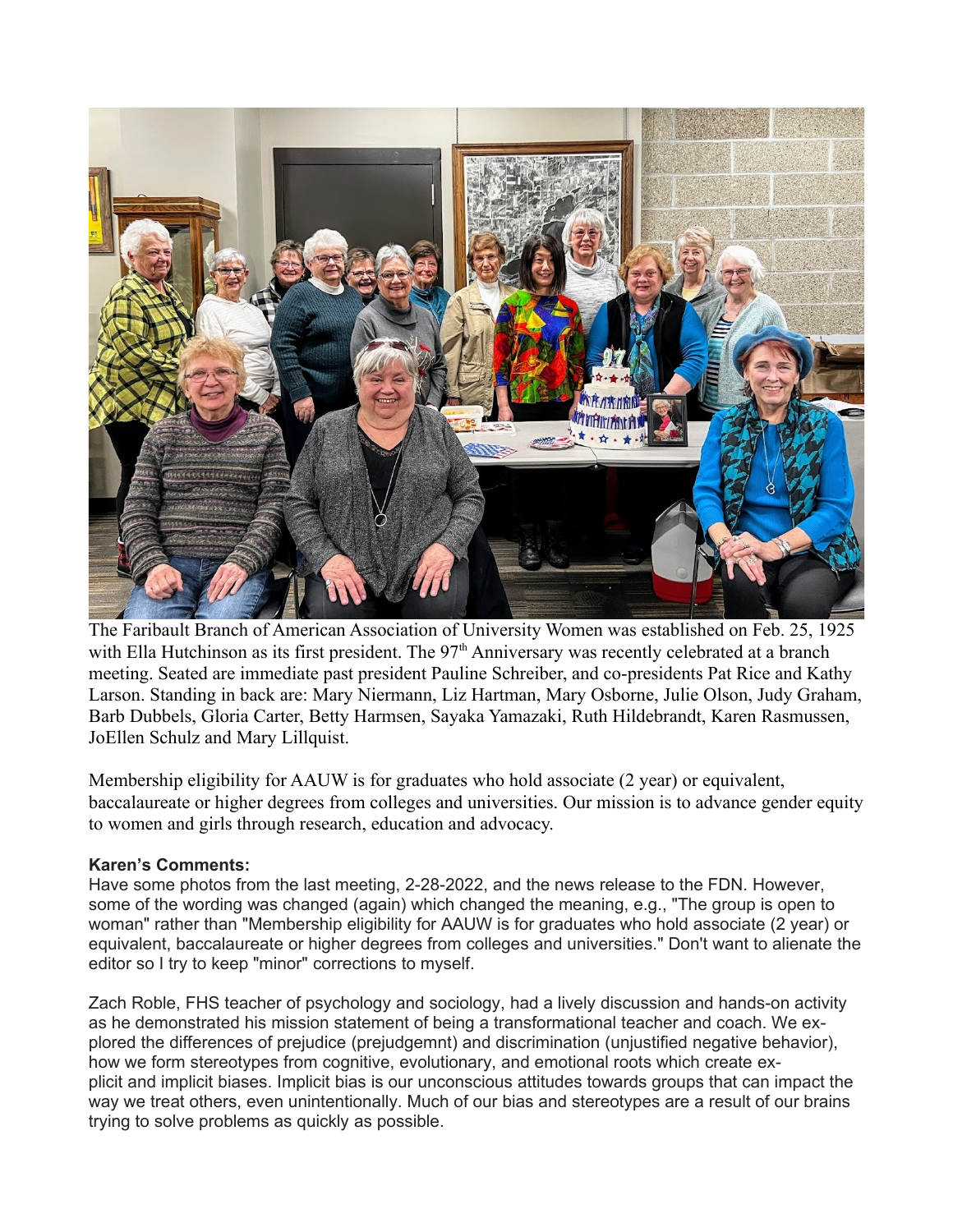

*Submitted by Karen Rasmussen*



**Program** The speaker, listed in the Faribault AAUW Year Book for the March program, could not make it. Instead, we have a special Women in History Month program. Sue Garwood, Rice County Historical Society director, will speak on the Rice County women's biographies project.

Originally, it was hoped researchers would be able to have 100 bios of Rice County women by 2020 for the 100th anniversary of women winning the right to vote. That did not happen for a number of reasons, with the pandemic shut done playing a big part in it.

This March there are 50 bios completed and Garwood will speak on those women and her hope of continuing the project to get 100 bios or even more.

Women were often overlooked in history books. Garwood wants to make sure women's contributions to local history is not overlooked.

The program committee hopes for a good turnout for this program, set for **7 p.m. Monday, March 28 at the Rice County Historical Society Museum's Carlander Room. And, remember to come at 6:15 p.m. for the business meeting before the program.** *Submitted by Pauline Schreiber*



### **Membership**

**We are looking for more members to share our AAUW Mission Statement: To advance gender equity for women and girls through research, education and advocacy.**

**Please consider a friend who would like to join us to achieve these goals. Like the ad said "We've come a long way!" but there still is a lot to be aware of in our society that needs to be**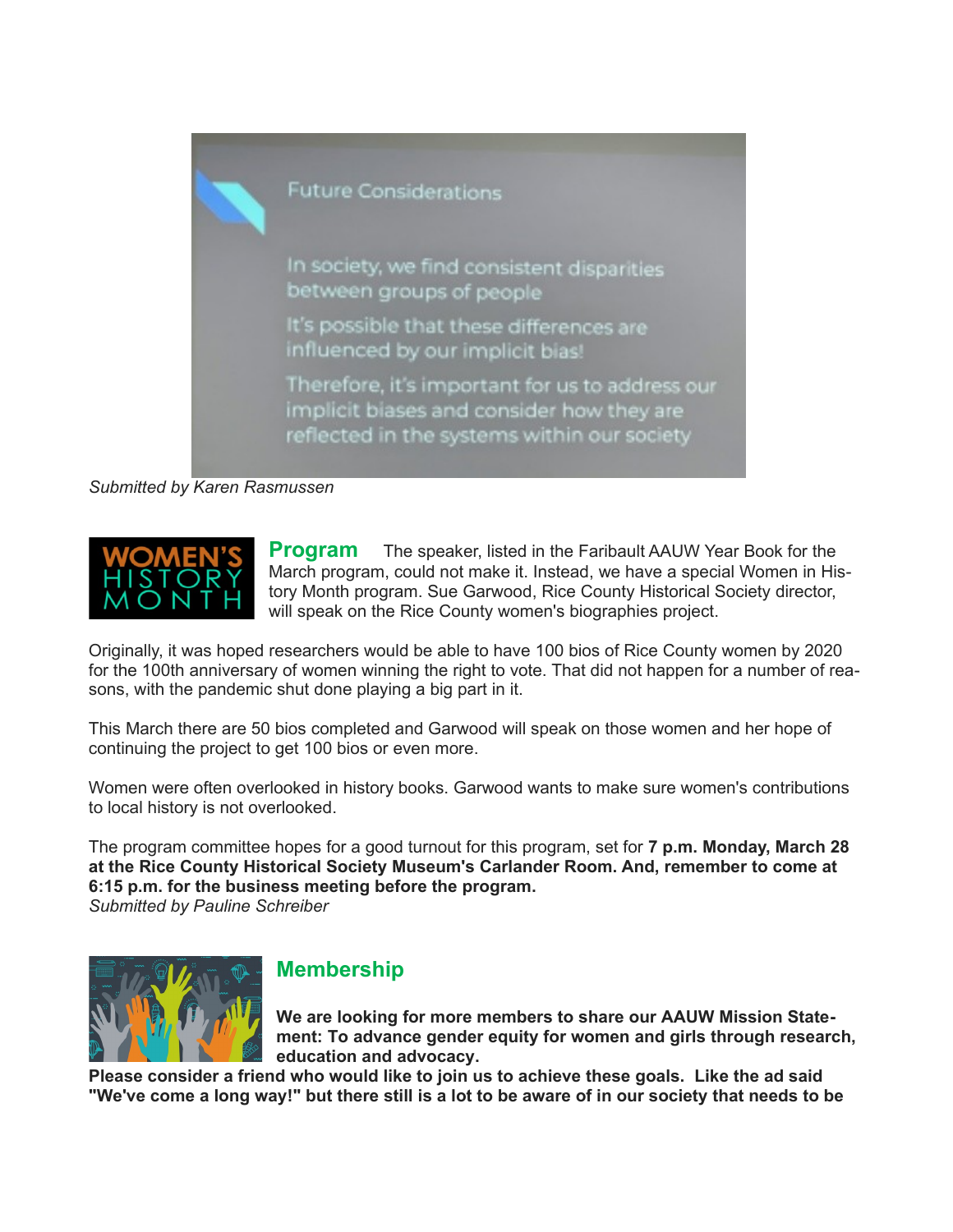#### **changed for women!**

**A new member, Sue Stout, has graciously volunteered to write some important issues in our MN legislature for our monthly newsletter. Sue worked as a lobbyist in the nursing field and has firsthand experience about various government topics. Thank you Sue for your information.**

#### **Please contact Kathy Larson for more information: 332-2525**

**kathyhilgerslarson@gmail.com** Thank you *Submitted by Kathy Larson Membership Chair*

### **Highlights from Last Week at the Capital**

#### **A Review of last week in the Minnesota House of Representatives**

#### **1. Legislation to prevent voter confusion passes key House Committee**

A Minnesota House of Representatives Committee passed legislation this week aimed at eliminating some potential voter confusion related to absentee ballots. According to the bill sponsor Rep. Jim Nash (R-Waconia), "Everybody I talked to was blown away at the number of pieces of mail that went into their district from organizations on both sides of the aisle trying to get someone to fill out an absentee ballot request form, and saying, 'The Sierra Fund got me to fill out my absentee ballot,' or 'The NRA got me to fill out my absentee ballot,'"

The bill was unanimously approved by the House State Government Finance and Elections Committee which would require committees and private organizations that mail absentee ballot applications or sample ballots to include several notifications, including "NOT AN OFFICIAL BALLOT" and "THIS IS NOT AN OFFICIAL COMMUNICATION FROM A UNIT OF GOVERNMENT" on the outside of the mailing.

Representatives from the Minnesota Association of County Officers, Association of Minnesota Counties and League of Minnesota Cities submitted a letter backing the bill.

The current system, it states, "can result in a voter questioning why they have inefficiently received multiple communications from local units of government and wondering if there is a flaw in the election administration process.

"The quantity of absentee ballot application and sample ballot mailings from 2020 resulted in a high volume of calls and emails to election administrators. While administrators enthusiastically answer questions to clear up confusion and/or anger, administrators prefer to avoid voter confusion/anger in the first place."

Sponsored by Sen. Mary Kiffmeyer (R-Big Lake), SF3077, the companion bill, awaits action by the Senate State Government Finance and Policy and Elections Committee.

#### **2. Legislation to provide funding for election security passed House Committee. Election security Bill held over for further discussion**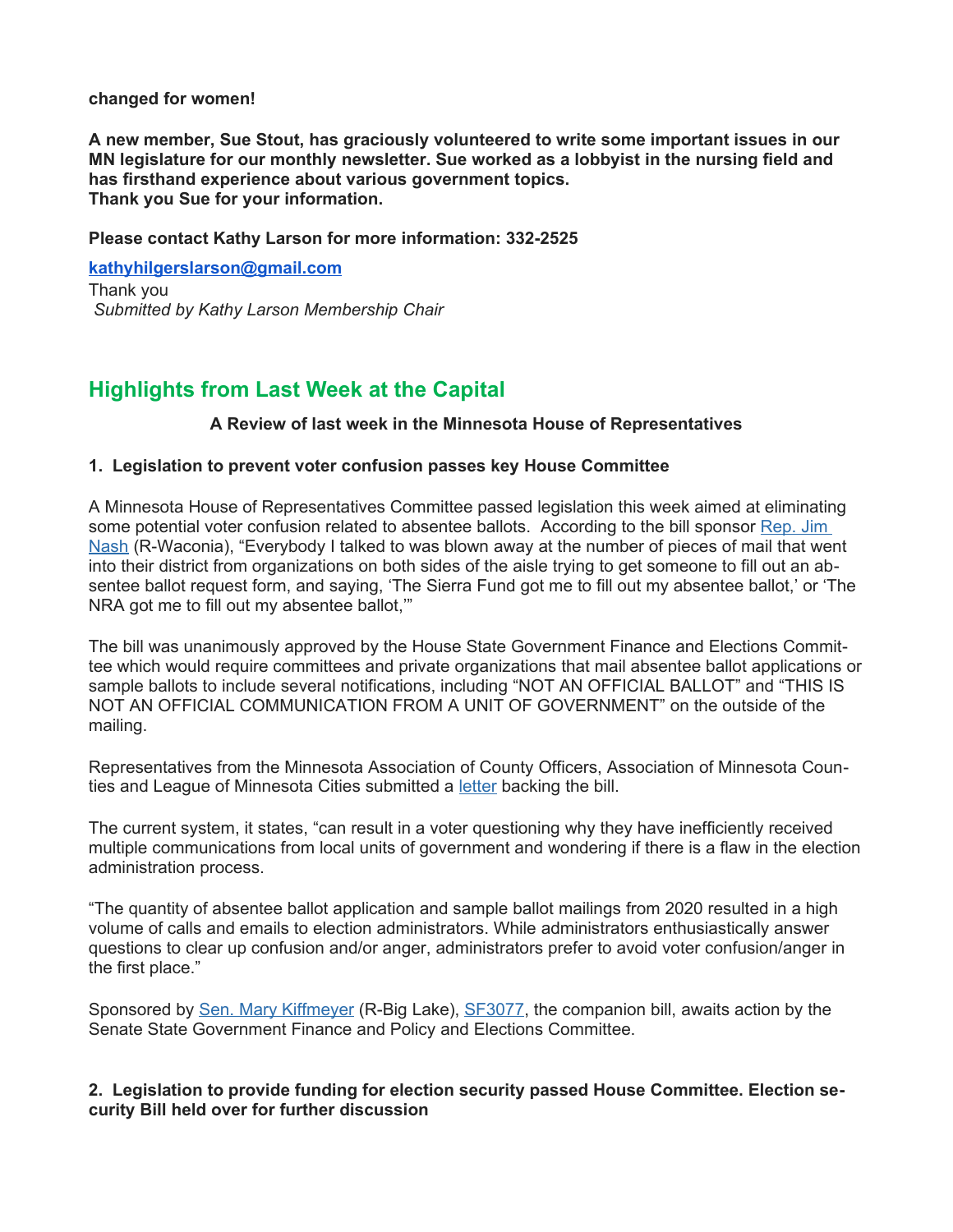"It's happening across the country and it's happening here in Minnesota," said Rep. Emma Greenman (DFL-Mpls), who sponsors bills to fund security enhancements and aim to better protect election workers.

HF3870, as amended, would provide \$5 million for local units of government for election security needs. **HF3666**, as amended, would create legal parameters — including civil and criminal penalties — for interfering with an election official's performance of duties, such as intimidation, hindering the election process and obstructing access.

The funding bill was approved Friday by the House State Government Finance and Elections Committee on an 8-5 party-line vote. Due to a time constraint, the interference bill was held over for further discussion.

Neither bill has a Senate companion.

#### **3. Increased Funding was proposed to prepare underrepresented student teachers of color**

Rep. Heather Keeler (DFL-Moorhead), sponsored HF3917 that would provide an additional \$8.5 million in fiscal year 2023 for the aspiring teachers of color scholarship pilot program. Its current appropriation is \$1.5 million.

The bill would also appropriate an additional \$1.5 million to underrepresented student teacher grant program in fiscal year 2023 and increase its base amount moving forward to \$2.625 million from \$1.125 million

It was laid over Tuesday by the House Higher Education Finance and Policy Committee for possible omnibus bill inclusion. Its companion, SF3714, sponsored by Sen. Jason Rarick (R-Pine City), awaits action by the Senate Higher Education Finance and Policy Committee.

Supporters say Minnesota can help overcome the lack of racial, cultural, and linguistic diversity in its teaching force by providing grants and scholarships to underrepresented student teachers of color, and open doors to higher education for minorities putting them on a pathway to success in life.

Grants and scholarships would support hundreds of Black, Indigenous, and people of color teacher candidates already in preparation pathways to finish their licensure programs and become teachers.

Paul Spies, co-founder of the Coalition to Increase Teachers of Color and American Indian Teachers in Minnesota, said 38% of Minnesota students are students of color, but only 7% of teachers.

The state's acute achievement gap is related to the severe shortage of those teachers, he said.

The problem often is to attract, prepare and retain teachers from underrepresented communities, and it becomes an issue for providing equitable education, he said.

"If students today had equitable access to Black, Indigenous, people of color teachers, there would be approximately 22,000 Black, Indigenous, people of color teachers," he said. "There are 3,000 Black, Indigenous, people of color teachers."

#### **4. Health policy panel proposes more money for behavioral health homes**

To learn more about this proposal read the following article from Session Daily: https://www.house. leg.state.mn.us/SessionDaily/Story/17213